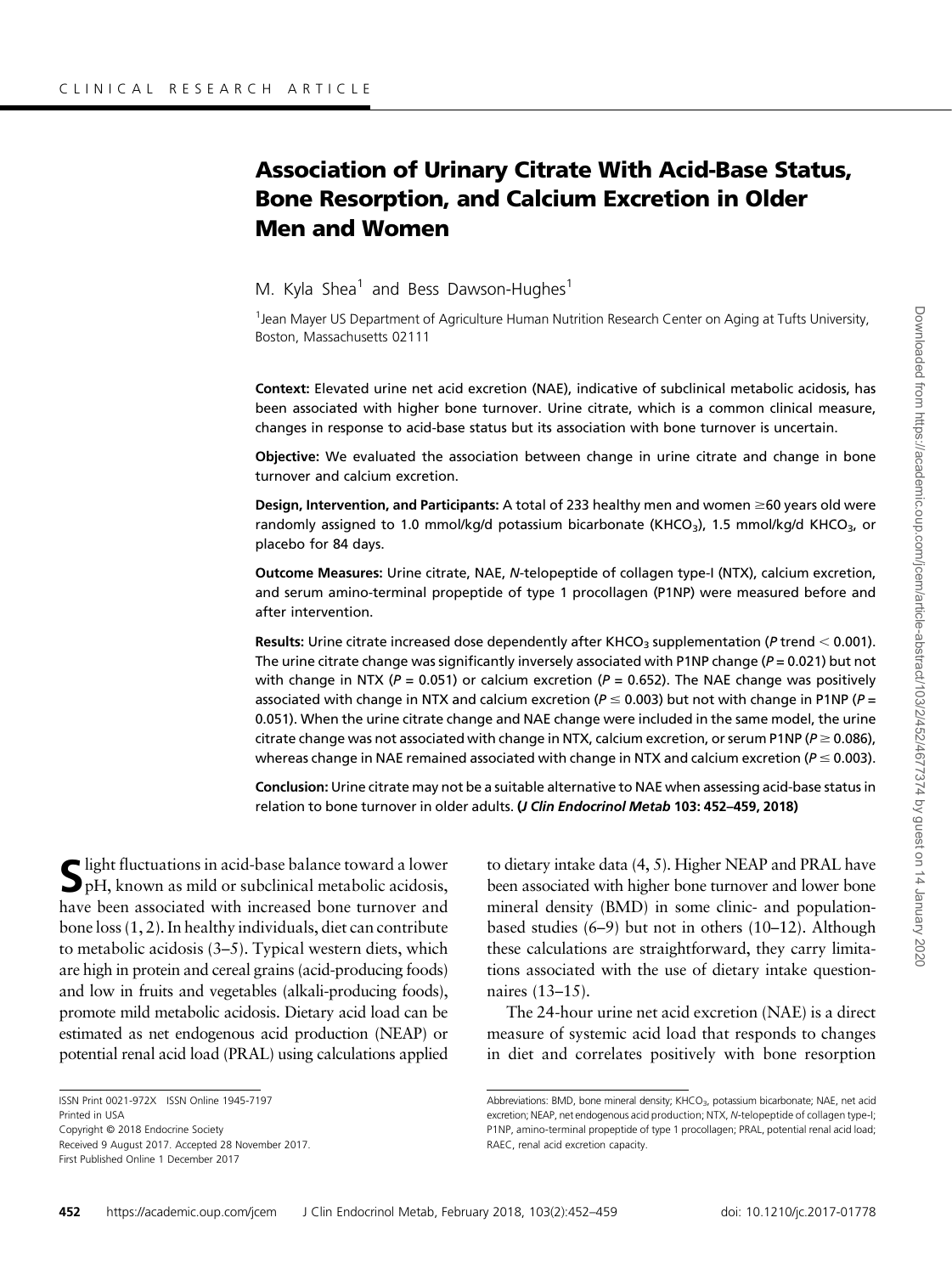([16](#page-6-0)–[18\)](#page-6-0). Because measuring urine NAE is labor intensive, its utility in large clinical and population-based studies is challenging [\(19](#page-6-0)). As acid load increases, urine NAE increases and citrate excretion decreases [\(20](#page-6-0)). Urine citrate is commonly measured in clinical laboratories, so expanding its utility as a biomarker of systemic acid-base balance linked to bone turnover could be important for clinical and research settings. Recently, Esche *et al.* [\(21\)](#page-6-0) found higher urine citrate excretion was associated with higher bone strength in 6- to 18-year-old children and adolescents. Higher urine citrate excretion was also associated with significantly lower odds of fracture over 15 years of follow-up in the girls but not in the boys. The utility of urine citrate as an indicator of bone turnover in adults is not known.

The aim of this study was to evaluate urine citrate as a potential alternative to NAE as an indicator of bone resorption and calcium excretion in healthy older adults. This analysis was carried out in men and women  $\geq$ 60 years old who participated in a randomized trial of alkali supplementation. In this trial, alkali supplementation reduced NAE, the bone resorption biomarker urine Ntelopeptide of collagen type I (NTX), and calcium excretion ([17\)](#page-6-0). In the present analyses we determined (1) whether urine citrate was associated with dietary NEAP and PRAL cross-sectionally, (2) the change in urine citrate in response to two doses of alkali supplementation vs placebo, and (3) whether this change was associated with the change in bone resorption and calcium excretion over 84 days, compared with association of the change in NAE with the same outcomes.

# Subjects and Methods

#### **Participants**

Study participants included 233 community-dwelling men and postmenopausal women who completed an 84-day, doubleblind randomized controlled trial of potassium bicarbonate  $(KHCO<sub>3</sub>)$  supplementation. All participants were at least 60 years old, had an estimated glomerular filtration rate of at least 50 mL/min/1.73 m<sup>2</sup> and weighed between 45 and 113.5 kg. Exclusion criteria included serum potassium  $>5.3$  mEq/L, serum bicarbonate  $>$ 33 mmol/L, fasting glucose  $>$ 130 mg/dL, .2 units of alcohol/d, gastroesophageal reflux disease, active malignancy, adrenal insufficiency, hyperparathyroidism, untreated thyroid disease, significant immune disorder, heart disease, salt-restricted diets, kidney stones in the last 5 years, fasting spot urine calcium/creatinine > 0.38 mmol/mmol after 1 week off calcium supplements, and serum calcium outside the range of 8.3 to 10.2 mg/dL. Other exclusion criteria were current use of diuretics, angiotensin-converting enzyme inhibitors, angiotensin II receptor blockers, or nonsteroidal anti-inflammatory drugs .3 times/wk; over-the-counter antacids, potassium supplements, and salt substitutes; bisphosphonates in the last 2 years; other osteoporosis medications (e.g., calcitonin, raloxifene, denosumab, and teriparatide) in the last 6 months; or glucocorticoids for  $>$ 10 days in the last 3 months ([17](#page-6-0)). The Institutional

Review Board at Tufts Medical Center/Tufts University approved the protocol, and all participants provided written informed consent.

#### Intervention

Participants were randomized to receive one of three treatments for 84 days: 1.0 mmol/kg/d KHCO<sub>3</sub>, 1.5 mmol/kg/d KHCO<sub>3</sub>, or placebo (microcrystalline cellulose) as described  $(17)$  $(17)$  $(17)$ . KHCO<sub>3</sub> and placebo capsules were purchased from Life Enhancement Products, Inc. (Petaluma, CA). Covance (Princeton, NJ) verified the  $KHCO<sub>3</sub>$  content of the capsules.

#### Biochemical measurements

Participants collected their urine for the 24 hours immediately preceding their study visit. Samples were aliquoted and stored at  $-80^{\circ}$ C. Quest Diagnostics (Marlborough, MA) measured the 24-hour urine citrate from stored samples using enzymatic spectrophotometry. The correlation between urine citrate measured at baseline and after 15 years of frozen storage without addition of urine preservative was 0.99 and with 98% recovery, indicating long-term freezer stability ([22\)](#page-7-0). When the trial was completed in 2015, the following analytes were measured: 24-hour urine NAE was measured by a modification of the titration method [\(19](#page-6-0), [23](#page-7-0)), urine NTX was measured by enzyme-linked immunoassay (Wampole, Princeton, NJ), urine calcium was measured by direct current plasma emission spectroscopy (Spectraspan VI Direct Plasma Emission Spectrophotometer; Beckman Instruments, Fullerton, CA), and creatinine was measured on an automated clinical chemistry analyzer (Olympus AU400; Olympus America Inc., Melville, NY) (coefficients of variation of 3% to 6%). Urine pH was measured on an Accumet Excel pH meter (Fisher Scientific, Pittsburgh, PA). Serum amino-terminal propeptide of type 1 procollagen (P1NP) was measured in fasted samples using radioimmunoassay (Orion Diagnostica Uni, Espoo, Finland). All assays' coefficients of variation were between 3.0% and 10.1% [\(17](#page-6-0)). All measurements were obtained at baseline and at day 84 of the intervention.

## Dietary acid load: NEAP and PRAL

An interviewer-assisted 24-hour dietary recall was administered to participants on the days that coincided with their 24-hour urine collection as described ([17\)](#page-6-0). The Nutrition Data System for Research software (2011 version) was used to quantify food groups and nutrients. The formulas of Frassetto et al. [\(4](#page-6-0)) and Remer and Manz ([5](#page-6-0)) were used to calculate NEAP and PRAL, respectively, based on self-reported dietary intake at baseline.

## Statistical approach

Baseline characteristics were compared across treatment groups using one-way analysis of variance, Kruskal-Wallis test, or  $\chi^2$  test. Pearson correlations between baseline 24-hour citrate and 24-hour NAE and between the change in 24-hour citrate and the change in 24-hour NAE were calculated. We also explored the correlation between baseline urine citrate and renal acid excretion capacity (RAEC), which was calculated as the residual of the 24-hour NAE regressed on urine pH (a higher residual indicates higher NAE for a given urine pH) [\(21](#page-6-0)). General linear regression (adjusted for age, sex, and creatinine) was used to determine whether the calculated NEAP and PRAL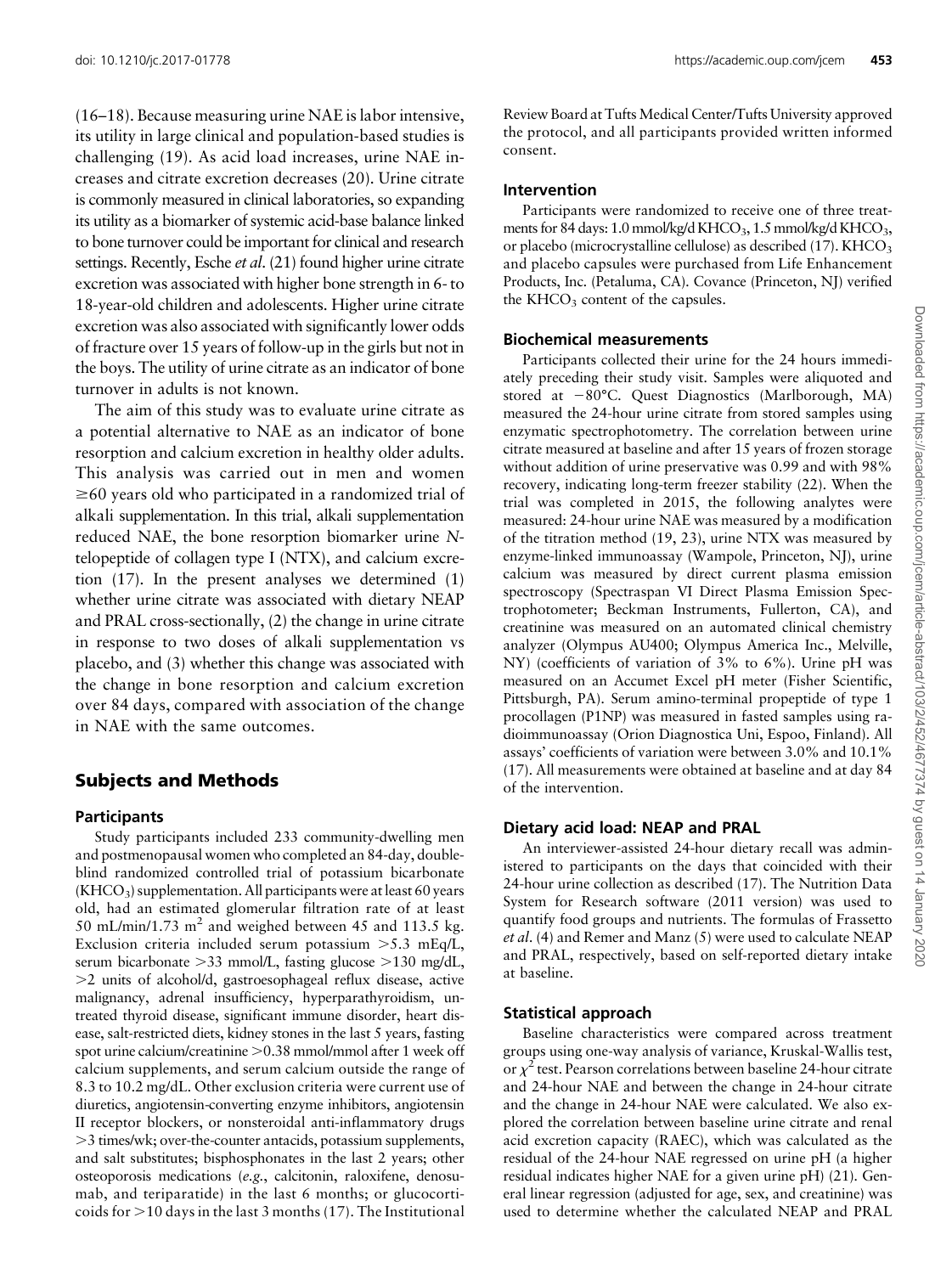predicted 24-hour citrate excretion and 24-hour NAE at baseline. To reduce skewness, the baseline 24-hour NAE values were natural log-transformed. Because negative values cannot be logtransformed and because the lowest baseline NAE was  $-6$  mmol/d, a constant of 7 was added to all baseline NAE values prior to log-transformation for the cross-sectional analyses.

By design, the daily  $KHCO<sub>3</sub>$  supplementation doses in the low- and high-dose groups were given according to participants' body weight, which ranged from 58 to 100 kg ([17\)](#page-6-0). To evaluate the response of urine citrate to an absolute  $KHCO<sub>3</sub>$  dose, we calculated the absolute daily dose (mmol  $KHCO<sub>3</sub>/d$ ) according to participants' height in meters and then divided the distribution of mmol KHCO<sub>3</sub>/height in meters/d into tertiles (the placebo group was considered as 0 mmol  $KHCO<sub>3</sub>/meter$  of height/d). The difference in the 24-hour urine citrate change across mmol KHCO<sub>3</sub>/height in meters/d groups was determined using a one-way analysis of variance. General linear models were used to evaluate whether the 84-day change in urine citrate was associated with the 84-day change in urine NTX, calcium excretion, pH, and serum P1NP. Covariates included age, sex, height, and baseline values of the outcome of interest. The same approach was used to determine if the 84-day change in 24-hour urine NAE was associated with change the same outcomes. To determine if the change in 24-hour citrate excretion and the change in 24-hour NAE were associated with change bone turnover independent of the other, both exposures were included in a model adjusted for age, sex, and baseline value of the outcome. Collinearity between change in urine citrate and change in urine NAE was assessed using the variance inflation factor but was not detected (variance inflation factor values ranged from 1.16 to 1.37). Analyses were conducted using SAS v 9.4 (SAS, Cary, NC), and statistical significance was set at  $\alpha$  < 0.05. With 233 participants, we had 83% power to detect an unadjusted standardized  $\beta$  coefficient of 0.19 at a two-sided  $\alpha$  < 0.05.

#### **Results**

At baseline, the mean  $\pm$  standard deviation 24-hour urine citrate values did not differ among the placebo, low-dose, and high-dose alkali ( $KHCO<sub>3</sub>$ ) supplementation groups  $(P = 0.426)$  (Table 1), nor did they differ according to groups categorized according to mmol  $KHCO<sub>3</sub>/meters$  of height/d  $(P = 0.194)$ . Other participant baseline characteristics, including 24-hour urine NAE, pH, calcium excretion, and bone turnover biomarkers, did not differ among randomized groups (Table 1), as reported previously [\(17](#page-6-0)).

At baseline, 24-hour urine citrate did not correlate with baseline (natural log) 24-hour urine NAE (Pearson  $r = 0.03$ ,  $P = 0.706$  or baseline RAEC ( $r = 0.10$ ,  $P = 0.130$ ). However, the change in 24-hour urine citrate was significantly inversely correlated with the change in 24-hour urine NAE (Pearson  $r = -0.37, P < 0.001$ ).

Neither baseline calculated NEAP nor PRAL predicted baseline 24-hour urine citrate (NEAP: unstandardized  $\beta$  = -0.006, standardized  $\beta$  = -0.076, P = 0.223; PRAL: unstandardized  $\beta = -0.004$ , standardized  $\beta = -0.054$ , P = 0.388), whereas both NEAP and PRAL significantly predicted baseline (natural log) 24-hour urine NAE (NEAP: unstandardized  $\beta$  = 0.005, standardized  $\beta$  = 0.152,  $P = 0.019$ ; PRAL: unstandardized  $\beta = 0.005$ , standardized  $\beta = 0.180$ ,  $P = 0.005$ ).

Urine citrate significantly increased as the absolute  $KHCO<sub>3</sub>$  dose increased (P trend  $<$  0.001) ([Fig. 1\)](#page-3-0). In all subjects combined, the change in 24-hour urine citrate was inversely associated with change in serum P1NP but

|                                    | Placebo ( $n = 79$ ) | Low-Dose $KHCO3$ (n = 79) | High-Dose KHCO <sub>3</sub> (n = 75) |
|------------------------------------|----------------------|---------------------------|--------------------------------------|
| Baseline characteristics           |                      |                           |                                      |
| Female, n                          | 37                   | 39                        | 37                                   |
| Age, y                             | $67 \pm 6$           | $67 \pm 5$                | $66 \pm 5$                           |
| BMI, $kg/m2$                       | $25.5 \pm 3.7$       | $25.6 \pm 4.3$            | $26.0 \pm 3.9$                       |
| Weight, kg                         | $72.7 \pm 13.6$      | $74.2 \pm 13.9$           | $73.8 \pm 13.4$                      |
| Height, m                          | $1.68 \pm 0.92$      | $1.70 \pm 0.95$           | $1.68 \pm 0.90$                      |
| Urine pH                           | $6.1 \pm 0.4$        | $6.2 \pm 0.5$             | $6.1 \pm 0.4$                        |
| Urine calcium, mmol/d <sup>a</sup> | $2.72 \pm 2.05$      | $2.66 \pm 1.70$           | $2.79 \pm 2.56$                      |
| Urine NTX, mmol/d <sup>a</sup>     | $211 \pm 168$        | $212 \pm 205$             | $180 \pm 162$                        |
| Serum P1NP, nmol/L <sup>a</sup>    | $1.20 \pm 0.57$      | $1.23 \pm 0.63^b$         | $1.30 \pm 0.51^{\circ}$              |
| Baseline acid-base status          |                      |                           |                                      |
| Urine NAE, mmol/d <sup>a</sup>     | $8.4 \pm 16.0$       | $10.1 \pm 18.0^{b}$       | $10.3 \pm 13.0$                      |
| Urine citrate, mmol/d              | $4.0 \pm 1.9$        | $3.7 \pm 17$              | $3.9 \pm 1.6$                        |
| Dietary NEAP, mEq/d                | $46.4 \pm 20.0$      | $47.7 \pm 25.3$           | $51.6 \pm 22.6$                      |
| Dietary PRAL, mEq/d <sup>a</sup>   | $3.2 \pm 28.4$       | $2.7 \pm 1.7$             | $4.8 \pm 30.6$                       |
| $KHCO3$ intervention               |                      |                           |                                      |
| mmol/d                             | 0                    | $74.2 \pm 18.6$           | $111.0 \pm 24.4$                     |
| mmol/meter of height/d             | 0                    | $43.4 \pm 10.0$           | $65.8 \pm 13.1$                      |

Table 1. Participant Characteristics According to Randomized Group

Data are means  $\pm$  standard deviation, unless indicated otherwise. Groups were not significantly different at baseline (all  $P > 0.180$ ).

 $^a$ Median  $\pm$  interquartile range.

 $<sup>b</sup>$ Based on n = 78.</sup>

 $c$ Based on  $n = 74$ .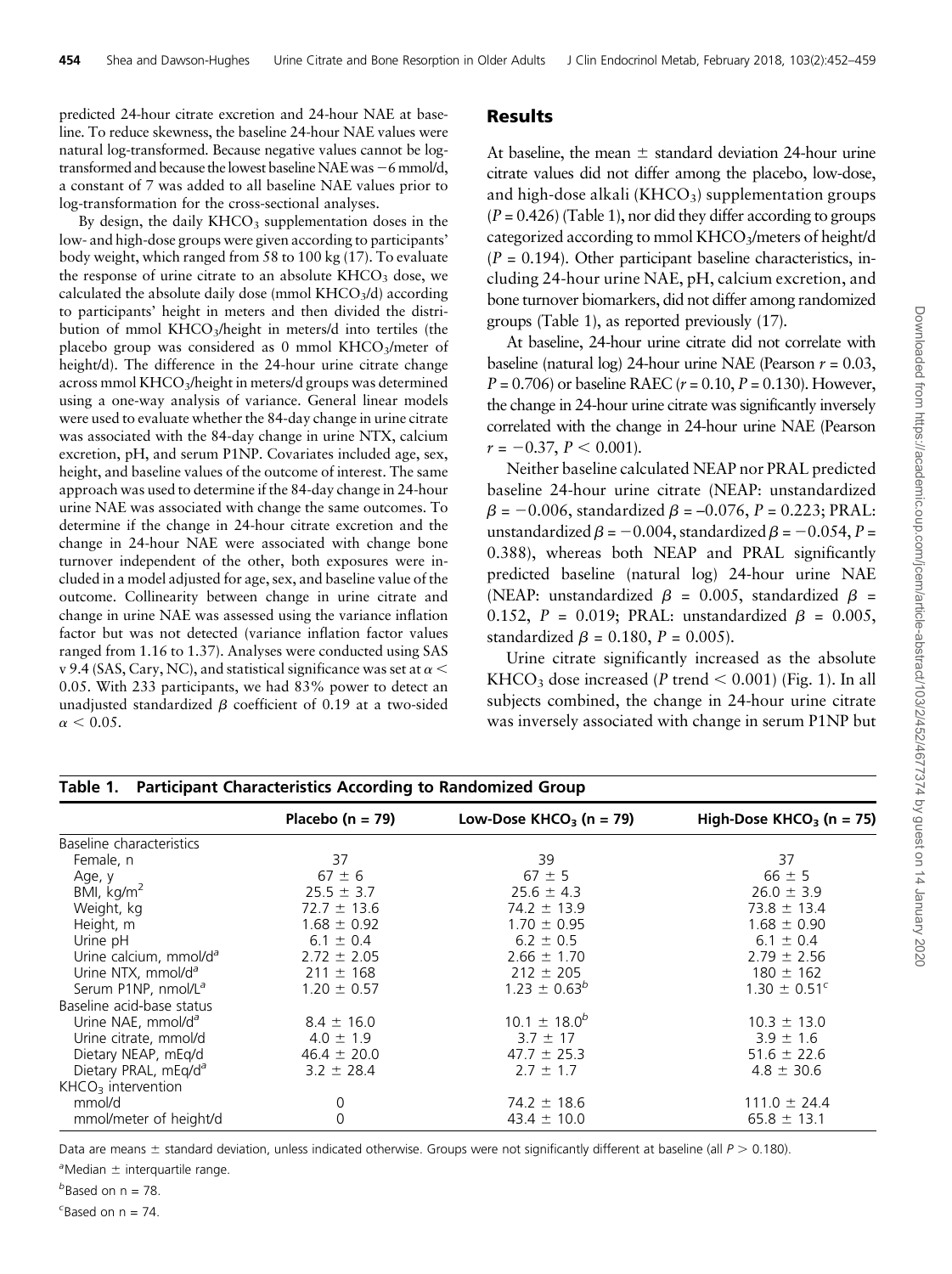<span id="page-3-0"></span>

#### $KHCO<sub>3</sub>$  dose - mmol/meter of height/day

Figure 1. Change in urine citrate excretion in response to KHCO<sub>3</sub> dose per meter of height per day. Error bars represent 95% confidence intervals. Overall P trend  $< 0.001$ . Groups with different lowercase letters differ at  $P < 0.022$ .

not with change in urine calcium (Table 2; [Fig. 2\)](#page-4-0). The association between change in urine citrate and change in urine NTX did not reach statistical significance in the fully adjusted model (Table 2). The change in 24-hour urine NAE was positively associated with change in 24-hour urine NTX and change in urine calcium ([Fig. 2](#page-4-0)). The association between change in urine NAE and change in serum P1NP did not reach statistical significance in the fully adjusted model (Table 2). When the change in 24-hour urine citrate and the change in 24-hour

|                                | ∆ Urine Citrate, mmol/d |                              |         | $\Delta$ Urine NAE, mmol/d |                        |                              |         |             |
|--------------------------------|-------------------------|------------------------------|---------|----------------------------|------------------------|------------------------------|---------|-------------|
|                                | Unstandardized $\beta$  | Standardized $\beta$ P Value |         | Model $R^2$                | Unstandardized $\beta$ | Standardized $\beta$ P Value |         | Model $R^2$ |
| $\Delta$ Urine NTX, nmol/d     |                         |                              |         |                            |                        |                              |         |             |
| Unadjusted                     | $-9.373$                | $-0.160$                     | 0.015   | 0.026                      | 2.134                  | 0.653                        | < 0.001 | 0.427       |
| Baseline adjusted              | $-6.051$                | $-0.103$                     | 0.071   | 0.269                      | 1.748                  | 0.535                        | < 0.001 | 0.518       |
| + Age and sex adjusted         | $-6.938$                | $-0.118$                     | 0.040   | 0.279                      | 1.761                  | 0.539                        | < 0.001 | 0.507       |
| + Height adjusted              | $-6.588$                | $-0.112$                     | 0.051   | 0.285                      | 1.762                  | 0.540                        | < 0.001 | 0.515       |
| $\Delta$ Urine calcium, mmol/d |                         |                              |         |                            |                        |                              |         |             |
| Unadiusted                     | $-0.026$                | $-0.001$                     | 0.991   | 0.0004                     | 0.223                  | 0.117                        | 0.075   | 0.014       |
| Baseline adjusted              | $-0.522$                | $-0.015$                     | 0.793   | 0.244                      | 0.309                  | 0.162                        | 0.005   | 0.270       |
| + Age and sex adjusted         | $-0.857$                | $-0.025$                     | 0.672   | 0.247                      | 0.325                  | 0.170                        | 0.003   | 0.275       |
| + Height adjusted              | $-0.917$                | $-0.027$                     | 0.652   | 0.248                      | 0.326                  | 0.171                        | 0.003   | 0.276       |
| $\Delta$ Serum P1NP, nmol/L    |                         |                              |         |                            |                        |                              |         |             |
| Unadjusted                     | $-0.739$                | $-0.154$                     | 0.019   | 0.024                      | 0.028                  | 0.104                        | 0.116   | 0.011       |
| Baseline adjusted              | $-0.740$                | $-0.154$                     | 0.007   | 0.281                      | 0.033                  | 0.110                        | 0.029   | 0.273       |
| + Age and sex adjusted         | $-0.653$                | $-0.136$                     | 0.017   | 0.292                      | 0.030                  | 0.112                        | 0.048   | 0.287       |
| + Height adjusted              | $-0.635$                | $-0.132$                     | 0.021   | 0.294                      | 0.030                  | 0.111                        | 0.051   | 0.290       |
| $\Delta$ Urine pH              |                         |                              |         |                            |                        |                              |         |             |
| Unadjusted                     | 0.223                   | 0.589                        | < 0.001 | 0.347                      | $-0.012$               | $-0.568$                     | < 0.001 | 0.323       |
| Baseline adjusted              | 0.197                   | 0.519                        | < 0.001 | 0.465                      | $-0.010$               | $-0.482$                     | < 0.001 | 0.423       |
| + Age and sex adjusted         | 0.197                   | 0.519                        | < 0.001 | 0.469                      | $-0.010$               | $-0.479$                     | < 0.001 | 0.429       |
| + Height adjusted              | 0.197                   | 0.520                        | < 0.001 | 0.470                      | $-0.010$               | $-0.479$                     | < 0.001 | 0.429       |

Table 2. Associations Between Change  $(\Delta)$  in Measures of Acid-Base Status and Change in Bone Turnover Markers, Urine Calcium, and Urine pH

Based on linear regression in which change in bone turnover markers, urine calcium, and pH were outcomes, and change in urine citrate and NAE were exposures in separate models.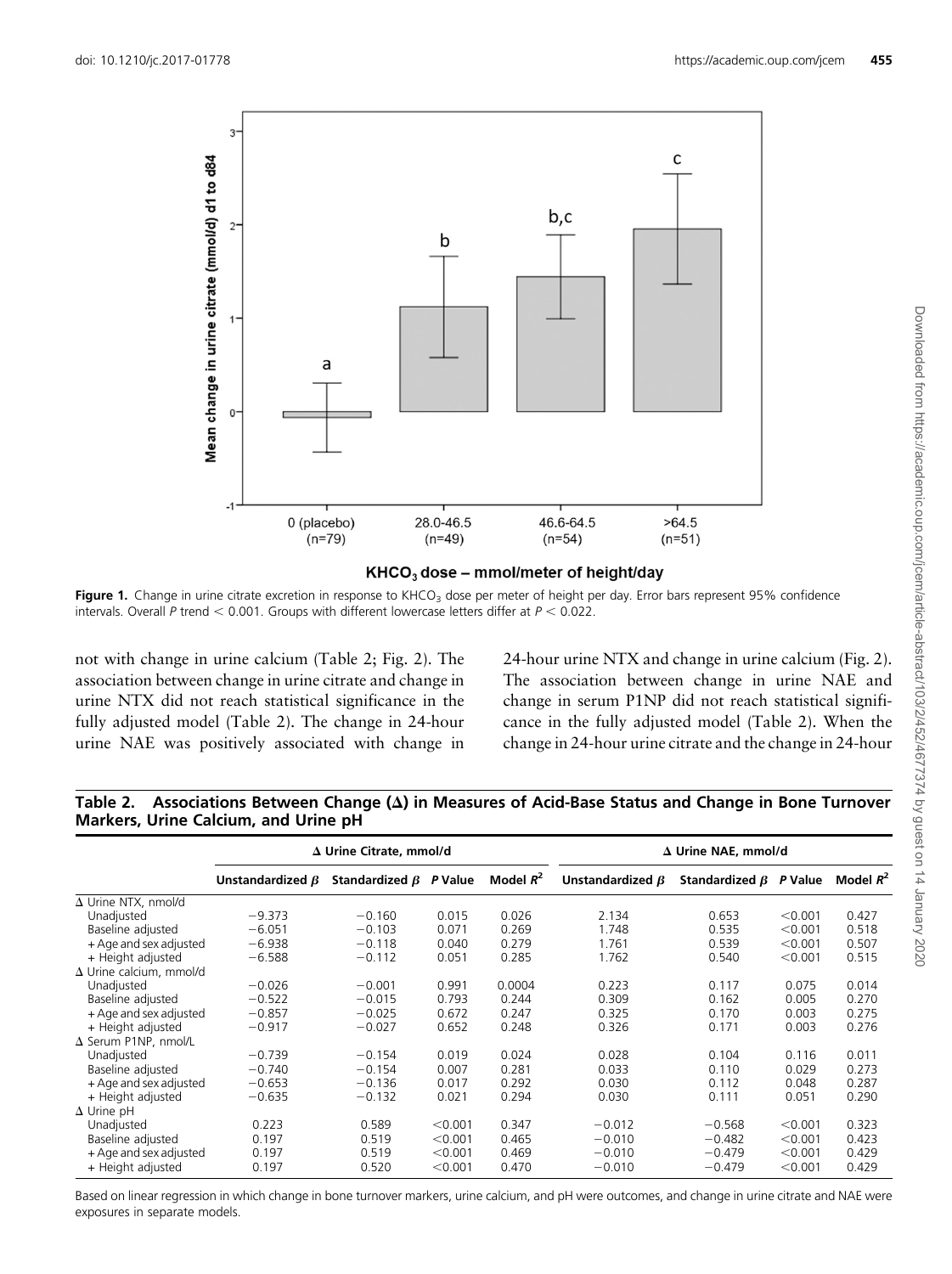<span id="page-4-0"></span>urine NAE were both included as exposures in the same model adjusted for baseline value, age, sex, and height, the change in urine citrate was no longer significantly associated with the change in serum P1NP, whereas the change in urine NAE remained positively associated with the changes in urine NTX and urine calcium but not with change in P1NP ([Table 3\)](#page-5-0).

## **Discussion**

In older community-dwelling adults, 24-hour urine citrate increased as the absolute dose of alkali supplementation (per meter of height) increased, but the increase in urine citrate did not significantly predict the decrease in the bone resorption biomarker urine NTX. In contrast, the decrease in NAE (the gold-standard measure of systemic acid-base status) significantly predicted a decrease in urine NTX. When the change in urine citrate and change in urine NAE were both included as predictors of change in bone resorption in the same fully adjusted model, the change in urine NAE remained an important predictor of change in urine NTX and calcium excretion. This finding suggests that, in older men and women, urine NAE is a more robust indicator of short-term changes in bone resorption than urine citrate. In the combined model, neither changes in citrate nor NAE remained an important predictor of change in P1NP, likely reflecting the secondary role of P1NP compared with NTX, related to coupling bone resorption and formation. In our trial, low- and high-dose alkali supplementation reduced urine calcium excretion, as previously reported [\(17\)](#page-6-0). However, the change in urine citrate was not associated with the change in urine calcium. In contrast, the decrease in NAE was significantly associated with a decrease in urine calcium. In subclinical metabolic acidosis, urine calcium excretion increases because renal calcium reabsorption is reduced, which can lead to an



Figure 2. Unadjusted associations between (A) change in 24-hour urine citrate and change in urine NTX, (B) change in 24-hour urine NAE and change in urine NTX, (C) change in 24-hour urine citrate and change in urine calcium, and (D) change in 24-hour urine NAE and change in urine calcium in older adults randomized to low- (triangles) or high- (plus symbols) dose  $K HCO<sub>3</sub>$  supplementation or placebo (circles) for 84 days.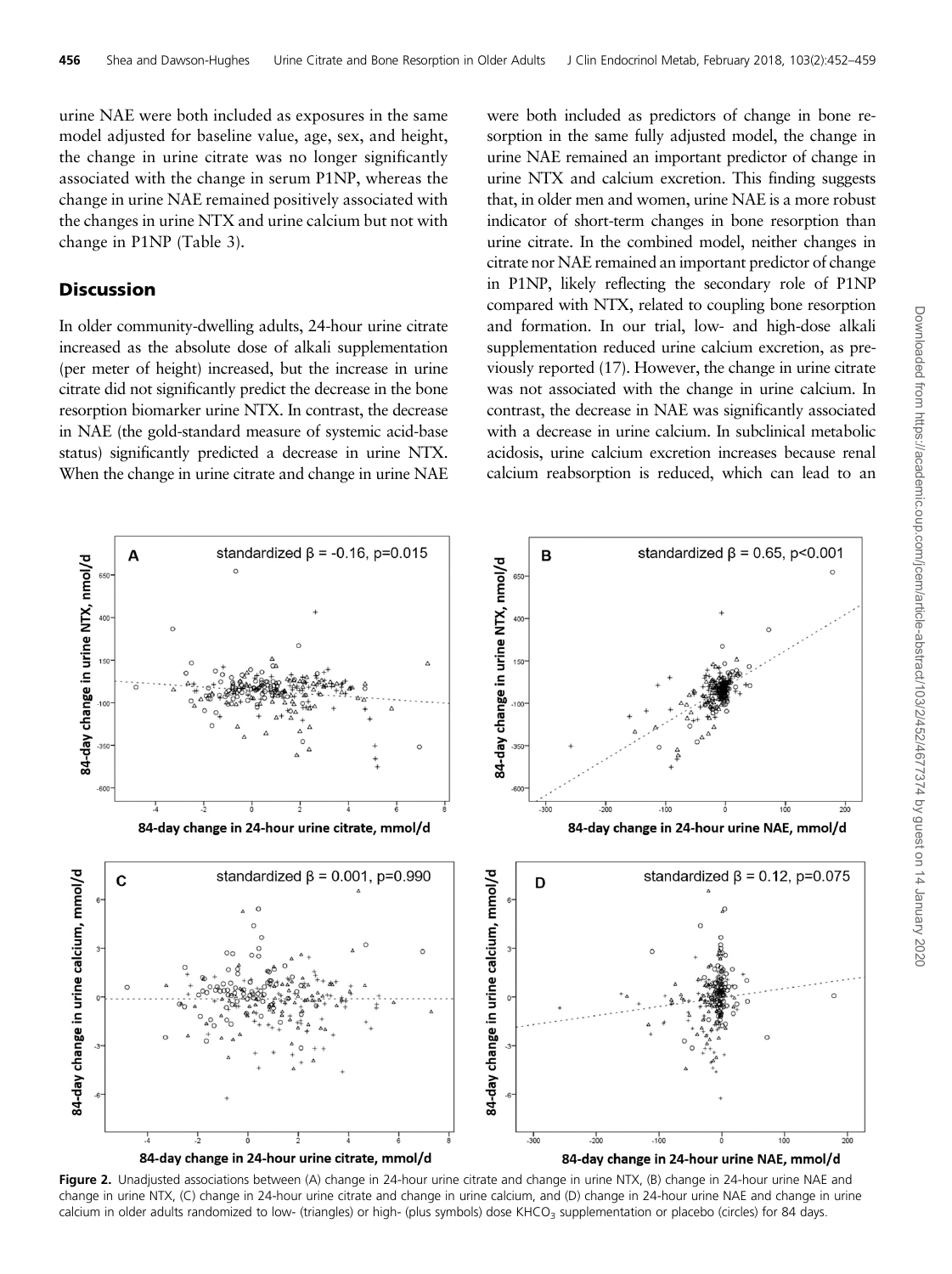|                                | $\Delta$ Urine Citrate, mmol/d |                      |         | $\Delta$ Urine NAE, mmol/d |                      |         |             |
|--------------------------------|--------------------------------|----------------------|---------|----------------------------|----------------------|---------|-------------|
|                                | Unstandardized $\beta$         | Standardized $\beta$ | P Value | Unstandardized $\beta$     | Standardized $\beta$ | P Value | Model $R^2$ |
| $\Delta$ Urine NTX, nmol/d     |                                |                      |         |                            |                      |         |             |
| Baseline adjusted              | 4.630                          | 0.078                | 0.121   | 1.846                      | 0.565                | < 0.001 | 0.501       |
| + Age and sex adjusted         | 3.795                          | 0.064                | 0.206   | 1.840                      | 0.564                | < 0.001 | 0.511       |
| + Height adjusted              | 4.260                          | 0.072                | 0.155   | 1.852                      | 0.567                | < 0.001 | 0.519       |
| $\Delta$ Urine calcium, mmol/d |                                |                      |         |                            |                      |         |             |
| Baseline adjusted              | 1.769                          | 0.051                | 0.409   | 0.345                      | 0.181                | 0.003   | 0.272       |
| + Age and sex adjusted         | 1.432                          | 0.041                | 0.501   | 0.353                      | 0.185                | 0.003   | 0.277       |
| + Height adjusted              | 1.372                          | 0.040                | 0.521   | 0.353                      | 0.185                | 0.003   | 0.277       |
| $\Delta$ Serum P1NP, nmol/L    |                                |                      |         |                            |                      |         |             |
| Baseline adjusted              | $-0.603$                       | $-0.124$             | 0.041   | 0.021                      | 0.078                | 0.200   | 0.286       |
| + Age and sex adjusted         | $-0.528$                       | $-0.109$             | 0.075   | 0.020                      | 0.073                | 0.225   | 0.297       |
| + Height adjusted              | $-0.510$                       | $-0.105$             | 0.086   | 0.020                      | 0.073                | 0.226   | 0.299       |
| $\Delta$ Urine pH              |                                |                      |         |                            |                      |         |             |
| Baseline adjusted              | 0.156                          | 0.409                | < 0.001 | $-0.007$                   | $-0.345$             | < 0.001 | 0.565       |
| + Age and sex adjusted         | 0.157                          | 0.410                | < 0.001 | $-0.007$                   | $-0.346$             | < 0.001 | 0.569       |
| + Height adjusted              | 0.157                          | 0.411                | < 0.001 | $-0.007$                   | $-0.346$             | < 0.001 | 0.569       |

#### <span id="page-5-0"></span>Table 3. Independent Association of Change ( $\Delta$ ) in 24-Hour Urine Citrate and  $\Delta$  NAE With  $\Delta$  Bone Turnover Markers, Urine Calcium, and Urine pH

Based on linear regression in which change in bone turnover markers, urine calcium, and urine pH were outcomes and change in urine citrate and NAE were exposures in the same model.

increase in bone turnover [\(24](#page-7-0)). That the change in urine citrate was not associated with the change in calcium excretion in older adults is consistent with our finding that change in urine citrate did not independently predict change in bone turnover. These findings are not consistent with those of Esche *et al.* [\(21](#page-6-0)), who reported that higher urine citrate was associated with higher bone mineral content and lower long-term fracture risk in children and adolescents. It is possible that urine citrate predicts changes in BMD or fracture risk, which we did not measure, more so than it predicts changes in bone turnover biomarkers in older adults. However, it is likely a weaker predictor than urine NAE because urine NTX reflects bone remodeling and independently predicts BMD and fracture [\(25, 26\)](#page-7-0). It is also plausible that urine citrate is associated with bone remodeling differently in children [as studied by Esche *et al.* [\(21\)](#page-6-0)] than in older adults (studied here). Nonetheless, in older adults, change in urine NAE appears to be a better predictor of change in bone resorption and calcium excretion than change in urine citrate.

The increase in urine citrate in response to alkali supplementation was significantly correlated with the decrease in urine NAE. At baseline, however, urine citrate did not correlate with urine NAE, indicating that a single urine citrate measure is not a suitable marker of acid-base status in older adults. In children and adolescents, urine citrate was significantly positively correlated with the RAEC [\(21](#page-6-0)), but we did not find a similar association in older adults. Furthermore, at baseline, neither the calculated NEAP nor PRAL ([4](#page-6-0), [5\)](#page-6-0) predicted the 24-hour urine citrate excretion, whereas they are important positive predictors of 24-hour NAE. NEAP and PRAL are higher when intakes of protein and cereal grains are high relative to fruits and vegetables, which together increase acid load and therefore acid excretion ([4](#page-6-0), [5,](#page-6-0) [27\)](#page-7-0). Esche et al. ([21\)](#page-6-0) reported that lower PRAL was significantly correlated with higher urine citrate in children and adolescents. Under controlled feeding conditions, urine citrate increased when a vegetarian diet (alkali-producing) was consumed and decreased when a high-protein westerntype diet (acid-producing) was consumed for 5 days by healthy young men [\(28](#page-7-0)). Conversely, NAE increased after consumption of a high-protein diet for 5 days and decreased when a diet higher in fruits and vegetables was consumed ([27](#page-7-0)). It is possible that changes in dietary acid load are associated with changes in urine citrate, but we were unable to evaluate this because the calculated dietary acid load did not change appreciably during our intervention (e.g., the mean  $\pm$  standard deviation NEAP at baseline was  $48.5 \pm 22.7$  mEq/d, whereas on day 84 it was  $49.4 \pm 22.4$  mEq/d). This was not unexpected because our study did not incorporate dietary changes. Nonetheless, our findings confirm that urine citrate responds to changes in alkali intake, as others have reported ([20,](#page-6-0) [29\)](#page-7-0). However, our findings also suggest that in older adults 24-hour urine NAE may be a more useful biomarker of dietary acid load than 24-hour urine citrate because the NEAP and PRAL predicted NAE but did not predict urine citrate at baseline.

This study was not designed to evaluate the association between the change in urine citrate and change in bone turnover and urine calcium, which is a limitation. However, by measuring urine citrate in a randomized placebo-controlled dose-finding trial of alkali supplementation in which bone turnover was reduced in the supplementation groups ([17\)](#page-6-0), we were able to efficiently test the hypothesis that changes in urine citrate predict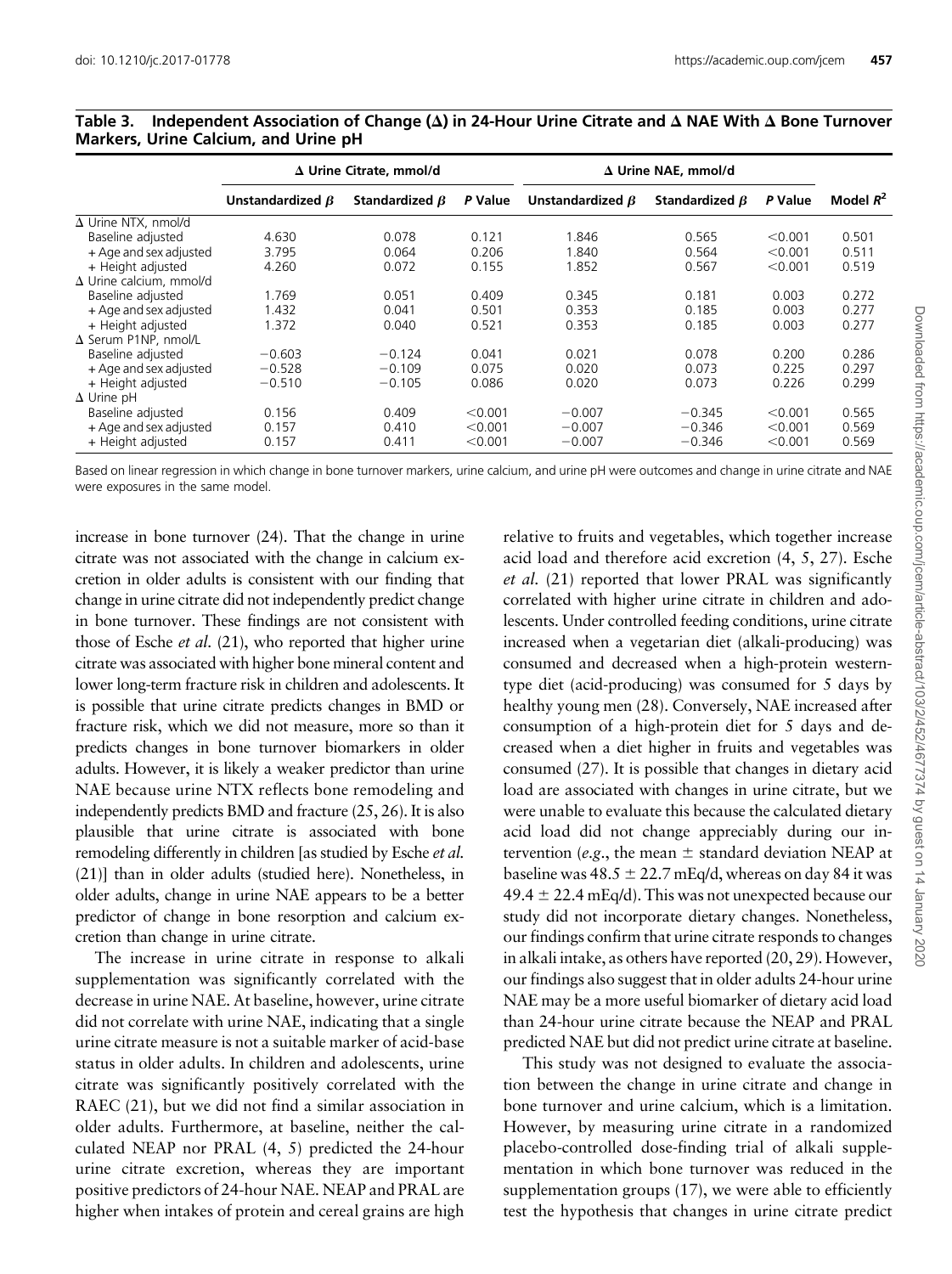<span id="page-6-0"></span>changes in bone turnover in older adults. We previously demonstrated that alkali supplementation reduced urine NAE (17) and showed here that urine citrate increased concomitantly. This allowed us to evaluate whether the change in urine citrate and NAE (both objective indicators of systemic acid-base status) similarly predicted change in bone turnover and calcium excretion. Our study participants were generally healthy older adults and were primarily white, so generalizability to dissimilar groups is uncertain. However, it is important to evaluate the utility of urine citrate with respect to bone turnover in this demographic group because they are at risk for age-related metabolic acidosis, bone loss, and fracture [\(30](#page-7-0), [31\)](#page-7-0).

In summary, two dietary estimates of acid-base status, NEAP and PRAL, predicted urine NAE but not citrate, suggesting that NAE is a more robust indicator of acidbase status than urine citrate in older adults. Furthermore, the change in urine citrate was not as robust an indicator of change in bone-turnover or calcium excretion as change in NAE. Therefore, urine citrate does not appear to be a suitable alternative to urine NAE when assessing acid-base status in relation to bone turnover in older adults.

## Acknowledgments

Financial Support: This work was supported by National Institutes of Health/National Institute of Arthritis and Musculoskeletal and Skin Diseases Grant R01AR0602261 and US Department of Agriculture Agreement 58-1950-0-014. Any opinions, findings, conclusions, or recommendations expressed in this publication are those of the authors and do not necessarily reflect the view of the US Department of Agriculture.

Clinical Trial Information: ClinicalTrials.gov no. NCT01475214 (registered 21 November 2011).

Author Contributions: M.K.S. conducted statistical analyses, contributed to data interpretation, and drafted the manuscript. B.D.-H. designed the study, contributed to data interpretation, revised the manuscript for intellectual content, and approved the manuscript's final version.

Correspondence and Reprint Requests: Kyla Shea, PhD, Jean Mayer US Department of Agriculture Human Nutrition Research Center on Aging at Tufts University, 711 Washington Street, Boston, Massachusetts 02111. E-mail: [kyla.shea@tufts.edu](mailto:kyla.shea@tufts.edu).

Disclosure Summary: The authors have nothing to disclose.

#### References

- 1. Chen W, Melamed ML, Abramowitz MK. Serum bicarbonate and bone mineral density in US adults. Am J Kidney Dis. 2015;65(2):240-248.
- 2. Tabatabai LS, Cummings SR, Tylavsky FA, Bauer DC, Cauley JA, Kritchevsky SB, Newman A, Simonsick EM, Harris TB, Sebastian A, Sellmeyer DE; Health, Aging, and Body Composition Study. Arterialized venous bicarbonate is associated with lower bone mineral density and an increased rate of bone loss in older men and women. J Clin Endocrinol Metab. 2015;100(4):1343–1349.
- 3. Carnauba RA, Baptistella AB, Paschoal V, Hübscher GH. Dietinduced low-grade metabolic acidosis and clinical outcomes: a review. Nutrients. 2017;9(6):E538.
- 4. Frassetto LA, Todd KM, Morris RC, Jr, Sebastian A. Estimation of net endogenous noncarbonic acid production in humans from diet potassium and protein contents. Am J Clin Nutr. 1998;68(3): 576–583.
- 5. Remer T, Manz F. Potential renal acid load of foods and its influence on urine pH. J Am Diet Assoc. 1995;95(7):791–797.
- 6. Welch AA, Bingham SA, Reeve J, Khaw KT. More acidic dietary acidbase load is associated with reduced calcaneal broadband ultrasound attenuation in women but not in men: results from the EPIC-Norfolk cohort study. Am J Clin Nutr. 2007;85(4):1134–1141.
- 7. New SA, MacDonald HM, Campbell MK, Martin JC, Garton MJ, Robins SP, Reid DM. Lower estimates of net endogenous noncarbonic acid production are positively associated with indexes of bone health in premenopausal and perimenopausal women. Am J Clin Nutr. 2004;79(1):131–138.
- 8. Rahbar A, Larijani B, Nabipour I, Mohamadi MM, Mirzaee K, Amiri Z. Relationship among dietary estimates of net endogenous acid production, bone mineral density and biochemical markers of bone turnover in an Iranian general population. Bone. 2009;45(5): 876–881.
- 9. Macdonald HM, New SA, Fraser WD, Campbell MK, Reid DM. Low dietary potassium intakes and high dietary estimates of net endogenous acid production are associated with low bone mineral density in premenopausal women and increased markers of bone resorption in postmenopausal women. Am J Clin Nutr. 2005;81(4):923–933.
- 10. Jia T, Byberg L, Lindholm B, Larsson TE, Lind L, Michaëlsson K, Carrero JJ. Dietary acid load, kidney function, osteoporosis, and risk of fractures in elderly men and women. Osteoporos Int. 2015; 26(2):563–570.
- 11. Garcia AH, Franco OH, Voortman T, de Jonge EA, Gordillo NG, Jaddoe VW, Rivadeneira F, van den Hooven EH. Dietary acid load in early life and bone health in childhood: the Generation R Study. Am J Clin Nutr. 2015;102(6):1595–1603.
- 12. Macdonald HM, Black AJ, Aucott L, Duthie G, Duthie S, Sandison R, Hardcastle AC, Lanham New SA, Fraser WD, Reid DM. Effect of potassium citrate supplementation or increased fruit and vegetable intake on bone metabolism in healthy postmenopausal women: a randomized controlled trial. Am J Clin Nutr. 2008;88(2):465–474.
- 13. Dijkstra SC, Neter JE, Brouwer IA, Huisman M, Visser M. Misperception of self-reported adherence to the fruit, vegetable and fish guidelines in older Dutch adults. Appetite. 2014;82:166–172.
- 14. Hebert JR, Clemow L, Pbert L, Ockene IS, Ockene JK. Social desirability bias in dietary self-report may compromise the validity of dietary intake measures. Int J Epidemiol. 1995;24(2):389–398.
- 15. Miller TM, Abdel-Maksoud MF, Crane LA, Marcus AC, Byers TE. Effects of social approval bias on self-reported fruit and vegetable consumption: a randomized controlled trial. Nutr J. 2008;7(1):18.
- 16. Bell JA, Whiting SJ. Effect of fruit on net acid and urinary calcium excretion in an acute feeding trial of women. Nutrition. 2004;20(5): 492–493.
- 17. Dawson-Hughes B, Harris SS, Palermo NJ, Gilhooly CH, Shea MK, Fielding RA, Ceglia L. Potassium bicarbonate supplementation lowers bone turnover and calcium excretion in older men and women: a randomized dose-finding trial. J Bone Miner Res. 2015; 30(11):2103–2111.
- 18. Jehle S, Hulter HN, Krapf R. Effect of potassium citrate on bone density, microarchitecture, and fracture risk in healthy older adults without osteoporosis: a randomized controlled trial. *J Clin* Endocrinol Metab. 2013;98(1):207–217.
- 19. Jorgensen K. Titrimetric determination of the net excretion of acid/ base in urine. Scand J Clin Lab Invest. 1957;9(3):287–291.
- 20. Simpson DP. Citrate excretion: a window on renal metabolism. Am J Physiol. 1983;244(3):F223–F234.
- 21. Esche J, Johner S, Shi L, Schönau E, Remer T. Urinary citrate, an index of acid-base status, predicts bone strength in youths and